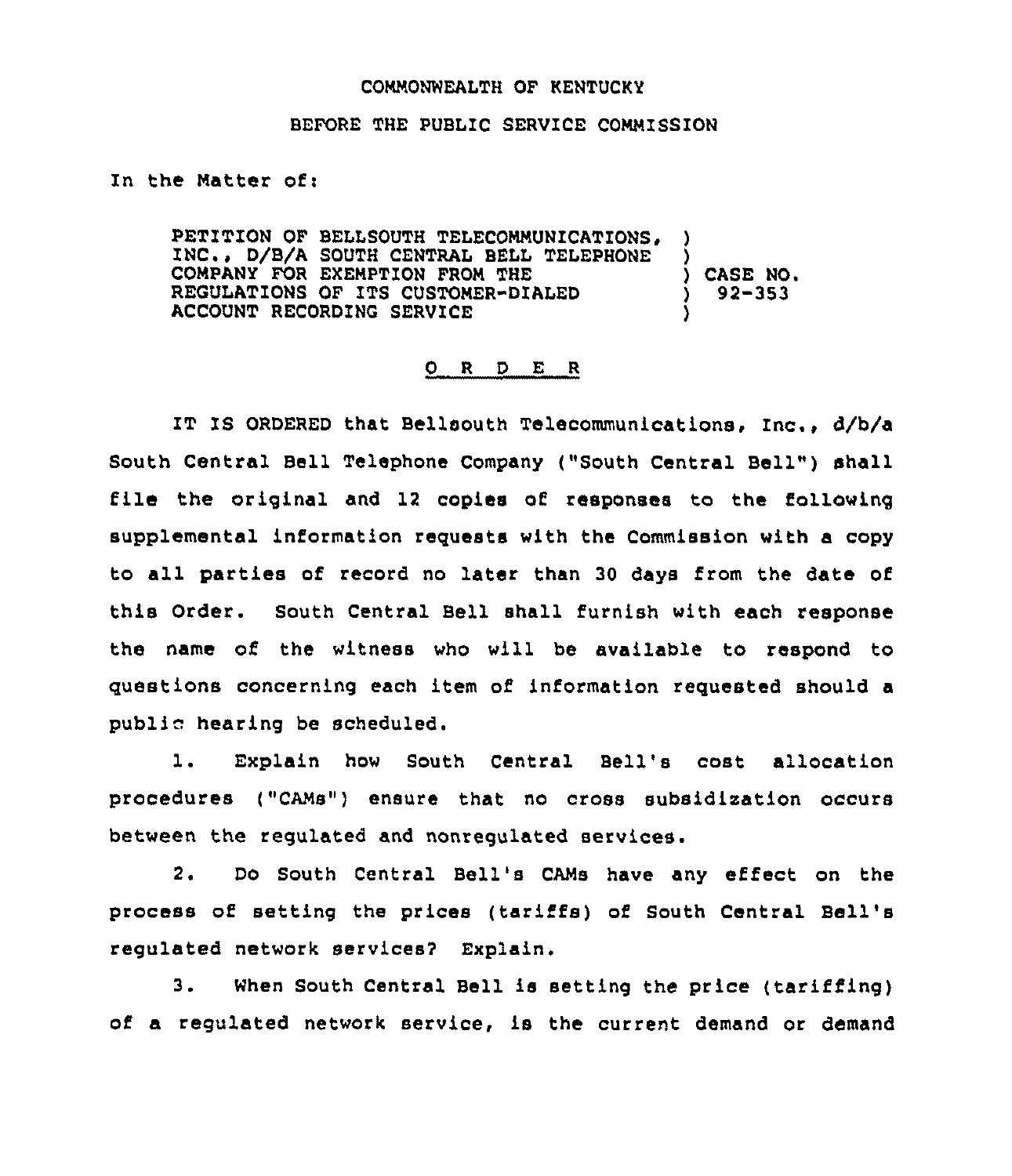growth for the regulated network service considered by South Central Bell? Explain.

4. Provide documentation of any instances where South Central Bell has increased the price of a tariffed network service when the demand for that network service has increased.

5. South Central Bell seems to indicate in response to Item 1 of the Commission's Order dated November 2, 1992 that CDAR may stimulate additional usage of the regulated tariffed network services. Provide copies of all studies supporting this indication.

6. To the extent that enhanced services use tariffed network services, those network services can be viewed as inputs into the provision of enhanced services. Do you agree or disagree with this view? Provide any documentation which supports your position.

7. If increasing demand for the provision of enhanced services causes the demand for those tariffed network services which serve as inputs to rise, then the price of those tariffed network services should also rise in a competitive market.

a. Fully discuss your views and provide any supporting documentation.

b. Would South Central Bell ever review the prices of its tariffed network services in the face of increased demand for those services? If so, explain the methodology that would be employed and the frequency of price reviews.

8. For new capital investments to the network (driven in part by competition, technology and the threat of network bypass)

 $-2-$